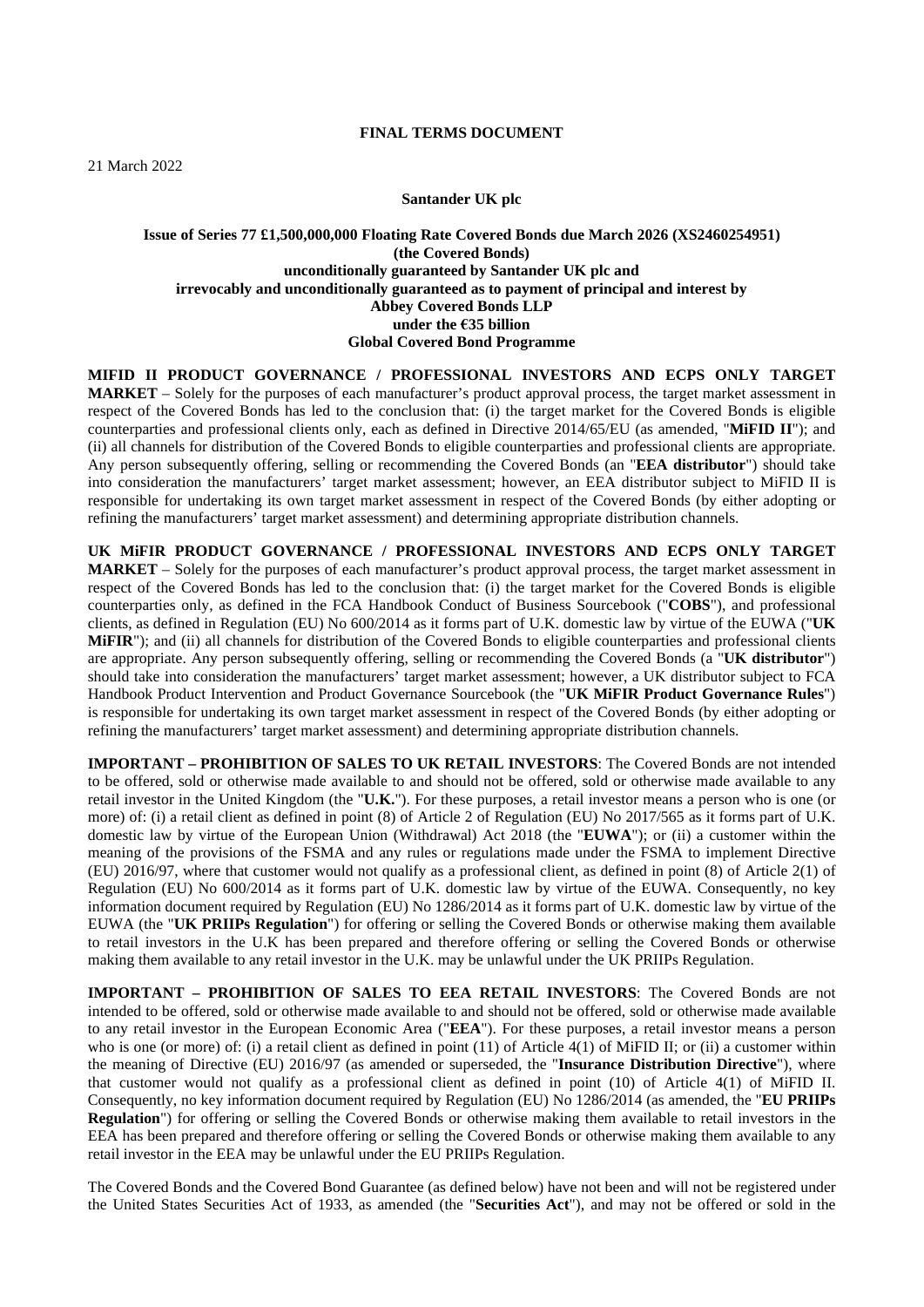United States or to, or for the benefit of, U.S. persons (as defined in Regulation S under the Securities Act) unless such securities are registered under the Securities Act or pursuant to an exemption from, or in a transaction not subject to, the registration requirements of the Securities Act. See "Form of the Covered Bonds" for a description of the manner in which Covered Bonds will be issued. Registered Covered Bonds (as defined below) are subject to certain restrictions on transfer: see "Subscription and Sale and Transfer and Selling Restrictions".

#### **PART A – CONTRACTUAL TERMS**

Terms used herein shall be deemed to be defined as such for the purposes of the Terms and Conditions set forth in the Prospectus dated 4 March 2022 which constitutes a base prospectus for the purposes of Regulation (EU) 2017/1129 as it forms part of U.K. domestic law by virtue of the EUWA (the "**UK Prospectus Regulation**"). This document constitutes the final terms of the Covered Bonds described herein for the purposes of the UK Prospectus Regulation and must be read in conjunction with the Prospectus in order to obtain all the relevant information. Full information on the Issuer and the LLP and the offer of the Covered Bonds is only available on the basis of the combination of this Final Terms Document and the Prospectus dated 4 March 2022. Copies of the Prospectus are available for viewing at <https://www.santander.co.uk/about-santander/investor-relations/santander-uk-covered-bonds>or may be provided by the relevant Paying Agent by email following prior written request to the relevant Paying Agent.

| 1.  | (a) | Issuer:                                                                                                              | Santander UK plc                                                                                                                                                                          |
|-----|-----|----------------------------------------------------------------------------------------------------------------------|-------------------------------------------------------------------------------------------------------------------------------------------------------------------------------------------|
|     | (b) | Guarantor:                                                                                                           | Abbey Covered Bonds LLP                                                                                                                                                                   |
| 2.  | (a) | Series Number:                                                                                                       | 77                                                                                                                                                                                        |
|     | (b) | Tranche Number:                                                                                                      | 1                                                                                                                                                                                         |
|     | (c) | Series which Covered<br><b>Bonds</b><br>will be<br>consolidated and form a single Series with:                       | Not Applicable                                                                                                                                                                            |
|     | (d) | Date on which the Covered Bonds will be<br>consolidated and form a single Series with the<br>Series specified above: | Not Applicable                                                                                                                                                                            |
| 3.  |     | Specified Currency or Currencies:                                                                                    | Sterling ("GBP" or "£")                                                                                                                                                                   |
| 4.  |     | Money Market Covered Bonds:                                                                                          | N <sub>0</sub>                                                                                                                                                                            |
| 5.  |     | Do the Covered Bonds have the benefit of<br>remarketing arrangements:                                                | No                                                                                                                                                                                        |
| 6.  |     | Aggregate Nominal Amount of Covered Bonds<br>admitted to trading:                                                    |                                                                                                                                                                                           |
|     | (a) | Series:                                                                                                              | £1,500,000,000                                                                                                                                                                            |
|     | (b) | Tranche:                                                                                                             | £1,500,000,000                                                                                                                                                                            |
| 7.  |     | <b>Issue Price:</b>                                                                                                  | 100 per cent. of the aggregate nominal amount                                                                                                                                             |
| 8.  | (a) | <b>Specified Denominations:</b>                                                                                      | £100,000 and integral multiples of £1,000 in excess<br>thereof up to and including £199,000. No Covered<br>Bonds in definitive form will be issued with a<br>denomination above £199,000. |
|     | (b) | <b>Calculation Amount:</b>                                                                                           | £1,000                                                                                                                                                                                    |
| 9.  | (a) | <b>Issue Date:</b>                                                                                                   | 22 March 2022                                                                                                                                                                             |
|     | (b) | <b>Interest Commencement Date:</b>                                                                                   | <b>Issue Date</b>                                                                                                                                                                         |
| 10. | (a) | Final Maturity Date:                                                                                                 | Interest Payment Date falling on or nearest to 12<br>March 2026                                                                                                                           |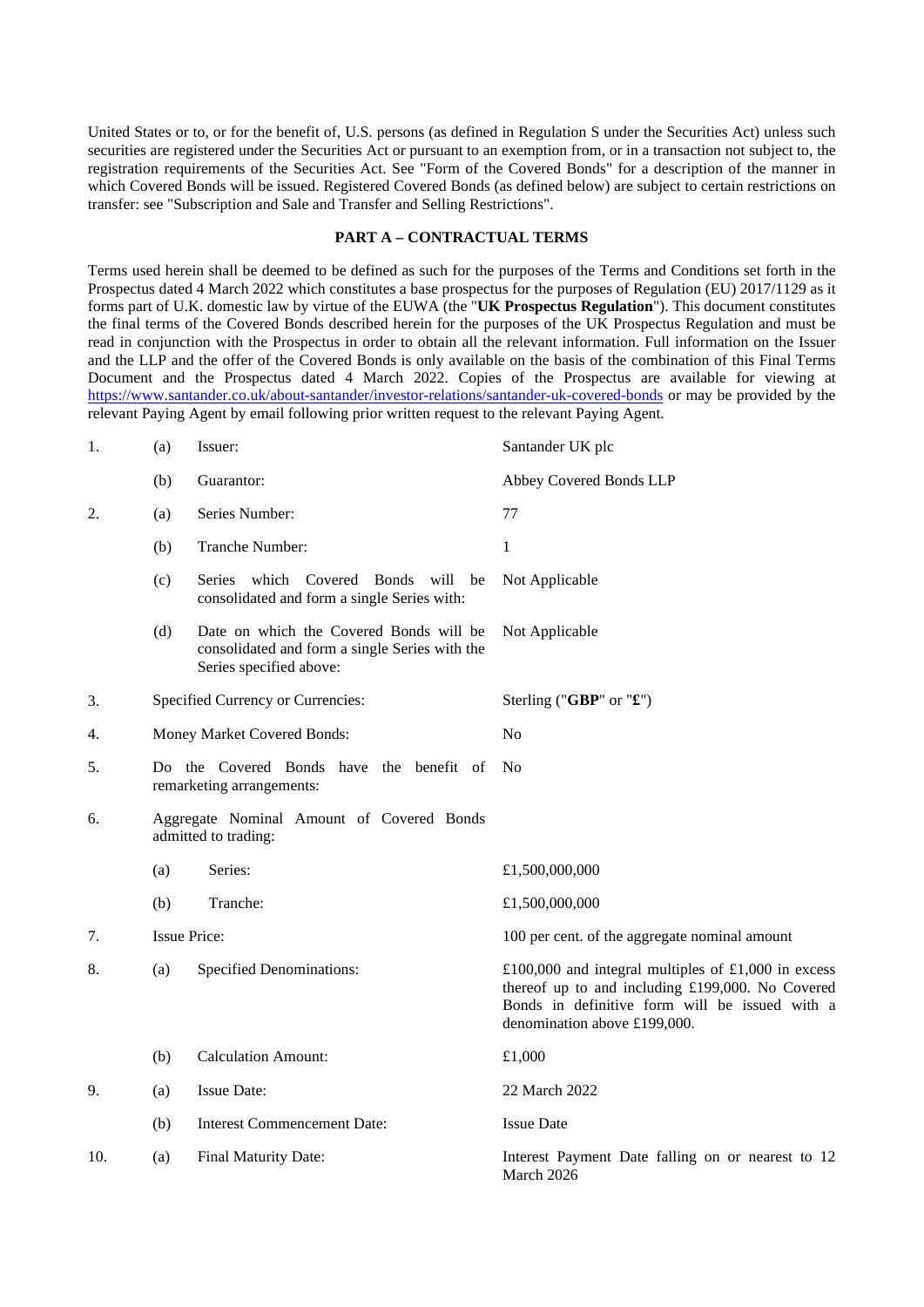|     | (b)    | Extended Due for Payment Date of<br>Guaranteed Amounts corresponding to the<br>Final Redemption Amount under the Covered<br><b>Bond Guarantee:</b> | Interest Payment Date falling on or nearest to 12<br>March 2027                                                                                                                     |
|-----|--------|----------------------------------------------------------------------------------------------------------------------------------------------------|-------------------------------------------------------------------------------------------------------------------------------------------------------------------------------------|
| 11. |        | <b>Interest Basis:</b>                                                                                                                             | Compounded Daily SONIA $+$ 0.43 per cent. Floating<br>Rate                                                                                                                          |
| 12. |        | Redemption/Payment Basis:                                                                                                                          | Redemption at par                                                                                                                                                                   |
| 13. | Basis: | Change of Interest Basis or Redemption/Payment                                                                                                     | From and including the Final Maturity Date to but<br>excluding the Extended Due for Payment Date, the<br>following Interest provisions apply:                                       |
|     |        |                                                                                                                                                    | Interest Basis: Compounded Daily SONIA + 0.43 per<br>cent. Floating Rate                                                                                                            |
|     |        |                                                                                                                                                    | Interest Payment Dates: 12th day of each month<br>commencing on 12 April 2026 and up to and<br>including the Extended Due for Payment Date                                          |
|     |        |                                                                                                                                                    | Interest Period: The period from and including the<br>Final Maturity Date, or as the case may be an Interest<br>Payment Date, to but excluding the next Interest<br>Payment Date    |
|     |        |                                                                                                                                                    | Business Day Convention: Modified Following<br><b>Business Day Convention</b>                                                                                                       |
|     |        |                                                                                                                                                    | <b>Business Days: London</b>                                                                                                                                                        |
|     |        |                                                                                                                                                    | Additional Business Centre(s): Not Applicable                                                                                                                                       |
|     |        |                                                                                                                                                    | Interest Determination Date(s): The date that is five<br>London Business Days prior to the applicable<br>Interest Payment Date in respect of the relevant<br><b>Interest Period</b> |
|     |        |                                                                                                                                                    | Screen Rate Determination: Applicable as per<br>paragraph 18(h)                                                                                                                     |
| 14. |        | Put/Call Options:                                                                                                                                  | Not Applicable                                                                                                                                                                      |
| 15. | (a)    | <b>Status of the Covered Bonds:</b>                                                                                                                | Senior                                                                                                                                                                              |
|     | (b)    | Date Board approval for issuance of Covered<br>Bonds obtained:                                                                                     | 24 July 2017                                                                                                                                                                        |
| 16. |        | Method of distribution:                                                                                                                            | Syndicated                                                                                                                                                                          |

# **PROVISIONS RELATING TO INTEREST (IF ANY) PAYABLE**

| 17. |     | <b>Fixed Rate Covered Bond Provisions:</b> | Not Applicable                                                                                                                                                                                                                                       |
|-----|-----|--------------------------------------------|------------------------------------------------------------------------------------------------------------------------------------------------------------------------------------------------------------------------------------------------------|
| 18. |     | Floating Rate Covered Bond Provisions:     | Applicable                                                                                                                                                                                                                                           |
|     | (a) | Interest Period(s):                        | The period from and including the Interest<br>Commencement Date to but excluding the first<br>Interest Payment Date and, subsequently, each period<br>from and including an Interest Payment Date to but<br>excluding the next Interest Payment Date |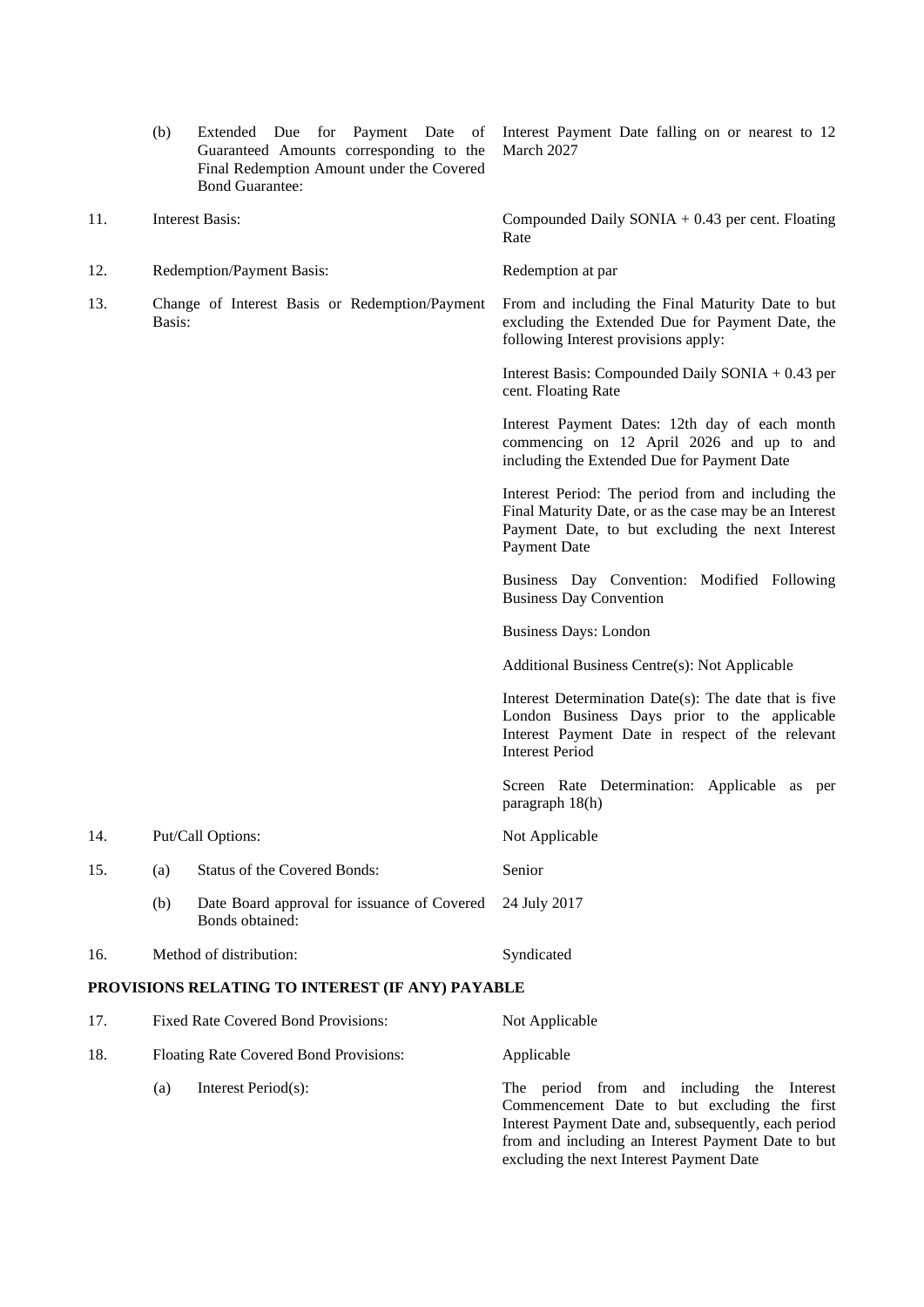| (b) | Specified Interest Payment Dates:                                                                                     | 12 March, 12 June, 12 September and 12 December<br>in each year commencing on 12 June 2022 and up to<br>and including the Final Maturity Date                                                                                                                                                                                                                       |
|-----|-----------------------------------------------------------------------------------------------------------------------|---------------------------------------------------------------------------------------------------------------------------------------------------------------------------------------------------------------------------------------------------------------------------------------------------------------------------------------------------------------------|
| (c) | First Interest Payment Date:                                                                                          | 12 June 2022                                                                                                                                                                                                                                                                                                                                                        |
| (d) | <b>Business Day Convention:</b>                                                                                       | Modified Following Business Day Convention                                                                                                                                                                                                                                                                                                                          |
| (e) | Business Day(s):                                                                                                      | London                                                                                                                                                                                                                                                                                                                                                              |
|     | <b>Additional Business Centre(s):</b>                                                                                 | Not Applicable                                                                                                                                                                                                                                                                                                                                                      |
| (f) | Manner in which the Rate of Interest and<br>Interest Amount is to be determined:                                      | <b>Screen Rate Determination</b>                                                                                                                                                                                                                                                                                                                                    |
| (g) | Party responsible for calculating the Rate of<br>Interest and Interest Amount (if not the<br>Principal Paying Agent): | Not Applicable                                                                                                                                                                                                                                                                                                                                                      |
| (h) | Screen Rate Determination:                                                                                            | Applicable                                                                                                                                                                                                                                                                                                                                                          |
|     | Reference Rate:                                                                                                       | Compounded Daily SONIA                                                                                                                                                                                                                                                                                                                                              |
|     | Benchmark Administrator:                                                                                              | <b>Bank of England</b>                                                                                                                                                                                                                                                                                                                                              |
|     |                                                                                                                       | As far as the Issuer is aware, SONIA does not fall<br>within the scope of the EU Benchmarks Regulation<br>by virtue of Article 2 of the EU Benchmarks<br>Regulation, such that the Bank of England is not<br>currently required to obtain authorisation or<br>registration (or, if located outside the European<br>Union, recognition, endorsement or equivalence). |
|     |                                                                                                                       | As far as the Issuer is aware, SONIA does not fall<br>within the scope of the UK Benchmarks Regulation<br>by virtue of Article 2 of the UK Benchmarks<br>Regulation, such that the Bank of England is not<br>currently required to obtain authorisation or<br>registration (or, if located outside the United<br>Kingdom, recognition, endorsement or equivalence). |
|     | Interest Determination Date(s):                                                                                       | The date that is five London Business Days prior to<br>the applicable Interest Payment Date in respect of the<br>relevant Interest Period                                                                                                                                                                                                                           |
|     | Specified Time:                                                                                                       | Not Applicable                                                                                                                                                                                                                                                                                                                                                      |
|     | <b>Relevant Financial Centre:</b>                                                                                     | London                                                                                                                                                                                                                                                                                                                                                              |
|     | Overnight Rate:                                                                                                       | Applicable                                                                                                                                                                                                                                                                                                                                                          |
|     | <b>Index Determination:</b>                                                                                           | Applicable                                                                                                                                                                                                                                                                                                                                                          |
|     | <b>SONIA Index:</b>                                                                                                   | As per the Conditions                                                                                                                                                                                                                                                                                                                                               |
|     | <b>Observation Method:</b>                                                                                            | Not Applicable                                                                                                                                                                                                                                                                                                                                                      |
|     | <b>Observation Look-back Period:</b>                                                                                  | <b>Five London Business Days</b>                                                                                                                                                                                                                                                                                                                                    |
|     | Relevant Screen Page:                                                                                                 | Not Applicable                                                                                                                                                                                                                                                                                                                                                      |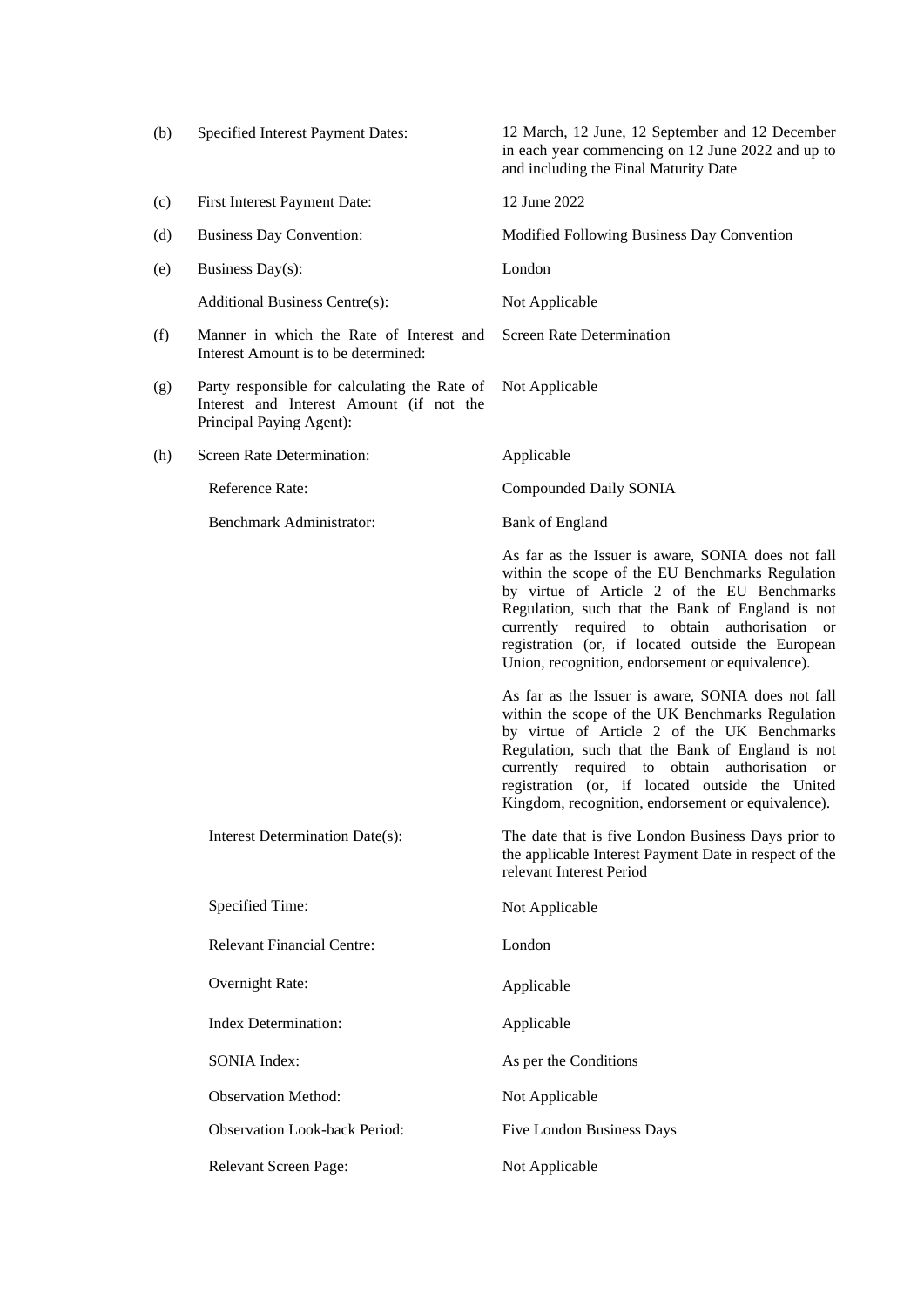|     |              | Designated Source:                                                                               | <b>Bloomberg Screen Page SONCINDX</b>                                |
|-----|--------------|--------------------------------------------------------------------------------------------------|----------------------------------------------------------------------|
|     | (i)          | <b>ISDA</b> Determination:                                                                       | Not Applicable                                                       |
|     | (j)          | $Margin(s)$ :                                                                                    | 0.43 per cent. per annum                                             |
|     | (k)          | Minimum Rate of Interest:                                                                        | 0.00 per cent. per annum floor shall apply per<br>Condition $4.2(c)$ |
|     | (1)          | Maximum Rate of Interest:                                                                        | Not Applicable                                                       |
|     | (m)          | Day Count Fraction:                                                                              | Actual/365 (Fixed), adjusted                                         |
| 19. |              | Zero Coupon Covered Bond Provisions:                                                             | Not Applicable                                                       |
|     |              | PROVISIONS RELATING TO REDEMPTION                                                                |                                                                      |
| 20. | Issuer Call: |                                                                                                  | Not Applicable                                                       |
| 21. |              | <b>Investor Put:</b>                                                                             | Not Applicable                                                       |
| 22. |              | Final Redemption Amount of each Covered Bond:                                                    | £1,000 per Calculation Amount                                        |
| 23. |              | Early Redemption Amount of each Covered Bond<br>payable on redemption for taxation reasons or on | As set out in Condition $6.8(a)$                                     |

# **GENERAL PROVISIONS APPLICABLE TO THE COVERED BONDS**

event of default, etc. and/or the method of calculating

the same (if required):

| 24. | Form of Covered Bonds:                                                                                                                 | <b>Bearer Covered Bonds:</b>                                                                                                                                                  |
|-----|----------------------------------------------------------------------------------------------------------------------------------------|-------------------------------------------------------------------------------------------------------------------------------------------------------------------------------|
|     |                                                                                                                                        | Temporary Global Covered Bond exchangeable for a<br>Permanent Global Covered Bond which is<br>exchangeable for Bearer Definitive Covered Bonds<br>only upon an Exchange Event |
| 25. | New Global Covered Bond:                                                                                                               | Yes                                                                                                                                                                           |
| 26. | Financial Centre(s):                                                                                                                   | Not Applicable                                                                                                                                                                |
| 27. | Talons for future Coupons or Receipts to be attached<br>to Bearer Definitive Covered Bonds (and dates on<br>which such Talons mature): | N <sub>o</sub>                                                                                                                                                                |
| 28. | Details relating to Instalment Covered Bonds:                                                                                          |                                                                                                                                                                               |
|     | Instalment Amount(s):<br>(a)                                                                                                           | Not Applicable                                                                                                                                                                |
|     | Instalment Date(s):<br>(b)                                                                                                             | Not Applicable                                                                                                                                                                |
| 29. | Redenomination<br>renominalisation<br>and<br>reconventioning provisions:                                                               | Not Applicable                                                                                                                                                                |
| 30. | Post-Perfection SVR-SONIA Margin:                                                                                                      | 3.10 per cent.                                                                                                                                                                |
|     | <b>DISTRIBUTION</b>                                                                                                                    |                                                                                                                                                                               |
| 31. | U.S. Selling Restrictions:                                                                                                             | Reg. S Compliance Category 2. TEFRA D applicable                                                                                                                              |

# **PURPOSE OF FINAL TERMS DOCUMENT**

This Final Terms Document comprises the final terms required for issue and admission to trading on the main market of the London Stock Exchange of the Covered Bonds described herein pursuant to the €35 billion Global Covered Bond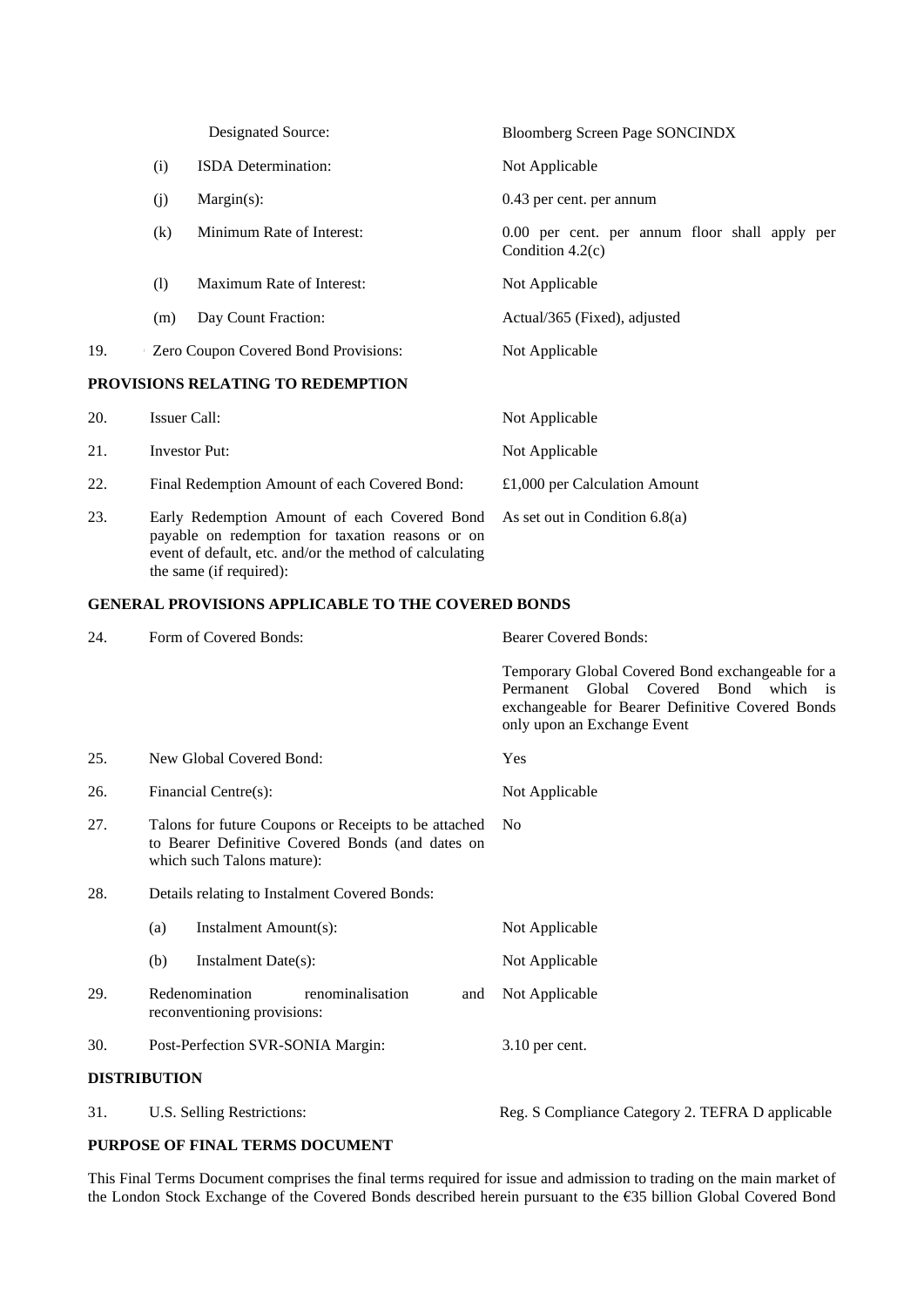Programme of Santander UK plc.

#### **PART B – OTHER INFORMATION**

### 1. **LISTING AND ADMISSION TO TRADING**:

|    | (a)             | Listing and admission to trading:                              | Application has been made by the Issuer (or on its<br>behalf) for the Covered Bonds to be admitted to<br>trading on the main market of the London Stock<br>Exchange and to be listed on the Official List of the<br>FCA with effect from the Issue Date. |
|----|-----------------|----------------------------------------------------------------|----------------------------------------------------------------------------------------------------------------------------------------------------------------------------------------------------------------------------------------------------------|
|    | (b)             | Estimate of total expenses related to<br>admission to trading: | £5,515                                                                                                                                                                                                                                                   |
| 2. | <b>RATINGS:</b> |                                                                |                                                                                                                                                                                                                                                          |
|    | Ratings:        |                                                                | The Covered Bonds to be issued have been rated:                                                                                                                                                                                                          |
|    |                 |                                                                | S&P: AAA (endorsed by S&P Global Ratings UK<br>Limited)                                                                                                                                                                                                  |
|    |                 |                                                                | Moody's: Aaa (endorsed by Moody's Deutschland<br>GmbH)                                                                                                                                                                                                   |
|    |                 |                                                                | Fitch: AAA (endorsed by Fitch Ratings Ireland<br>Limited)                                                                                                                                                                                                |
| 3. |                 | <b>COVERED BOND SWAP:</b>                                      |                                                                                                                                                                                                                                                          |
|    |                 | Covered Bond Swap Provider:                                    | Not Applicable                                                                                                                                                                                                                                           |
|    |                 | Nature of Covered Bond Swap:                                   | Not Applicable                                                                                                                                                                                                                                           |
|    |                 |                                                                |                                                                                                                                                                                                                                                          |

# 4. **INTERESTS OF NATURAL AND LEGAL PERSONS INVOLVED IN THE ISSUE**:

Save as discussed in "*Subscription and Sale and Transfer and Selling Restrictions*", so far as the Issuer and the LLP are aware, no person involved in the offer of the Covered Bonds has an interest material to the offer. The Joint Lead Managers and their affiliates have engaged and may in the future engage in investment banking and/or commercial banking transactions with and may perform other services for the Issuer and/or the LLP and/or it or their affiliates in the ordinary course of business.

# 5. **REASONS FOR THE OFFER, ESTIMATED NET PROCEEDS AND TOTAL EXPENSES**

| (a) | Reasons for the offer    | See " <i>Use of Proceeds</i> " in the Prospectus |
|-----|--------------------------|--------------------------------------------------|
| (b) | Estimated net proceeds   | £1,497,000,000                                   |
| (c) | Estimated total expenses | £3,000,000                                       |
|     |                          |                                                  |

# 6. **HISTORICAL INTEREST RATES:**

Details of historical SONIA rates can be obtained from Bloomberg

# 7. **TRADABLE AMOUNTS**:

So long as the Covered Bonds are represented by a Global Covered Bond and Euroclear Bank SA/NV and Clearstream Banking S.A. so permit, the Global Covered Bond shall be tradable in minimum principal amounts of £100,000 and integral multiples of £1,000 in excess thereof up to and including £199,000 (the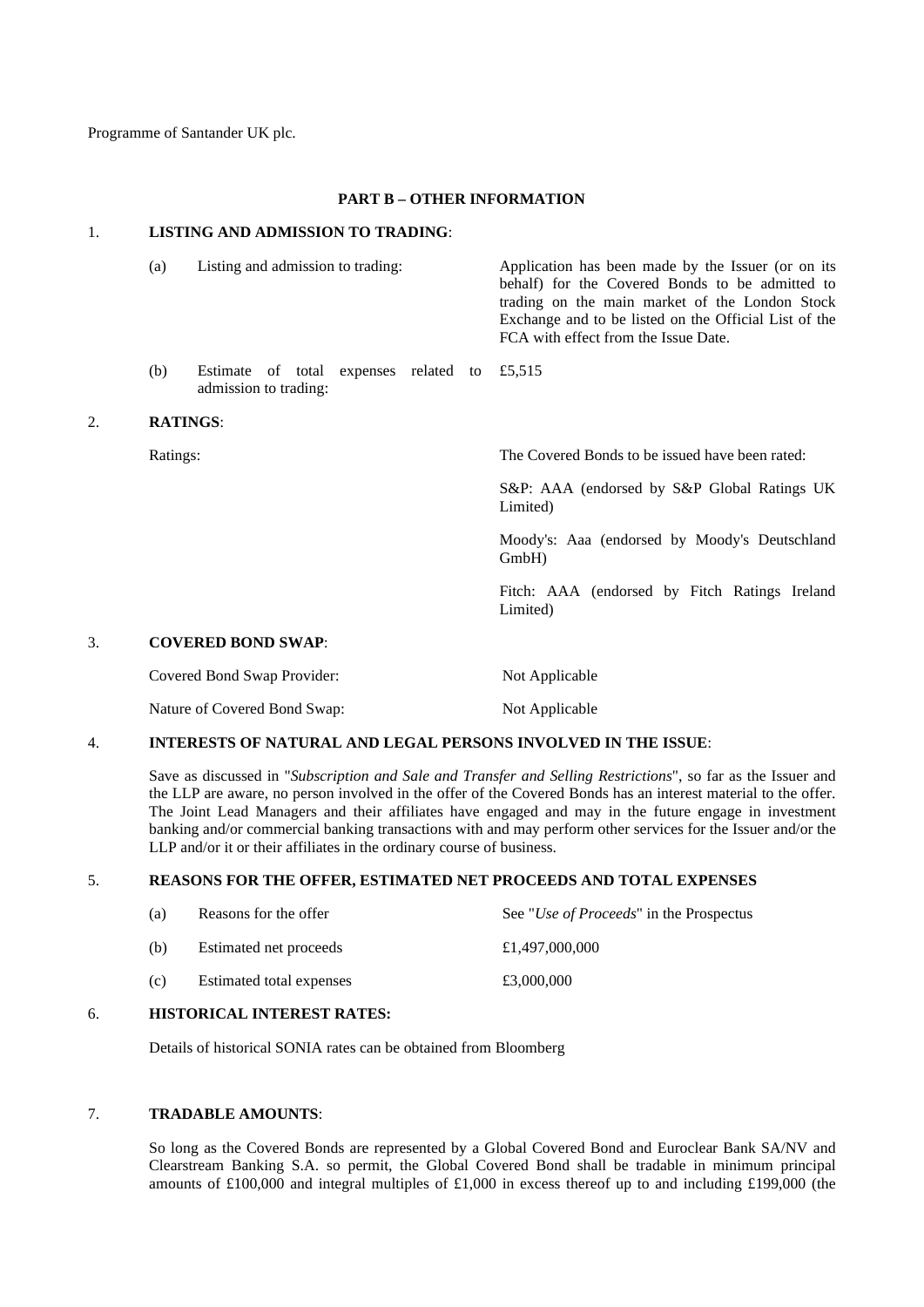"**Tradable Amount**") in addition thereto.

# 8. **OPERATIONAL INFORMATION**:

| (a)       | ISIN Code:                                                                                                                   | XS2460254951                                                                                                                                                                                                                                                                                                                                                                                                                                                                                                                                                                                                                                                                                  |
|-----------|------------------------------------------------------------------------------------------------------------------------------|-----------------------------------------------------------------------------------------------------------------------------------------------------------------------------------------------------------------------------------------------------------------------------------------------------------------------------------------------------------------------------------------------------------------------------------------------------------------------------------------------------------------------------------------------------------------------------------------------------------------------------------------------------------------------------------------------|
| (b)       | Common Code:                                                                                                                 | 246025495                                                                                                                                                                                                                                                                                                                                                                                                                                                                                                                                                                                                                                                                                     |
| (c)       | CFI Code:                                                                                                                    | <b>DGFXFB</b>                                                                                                                                                                                                                                                                                                                                                                                                                                                                                                                                                                                                                                                                                 |
| (d)       | FISN:                                                                                                                        | SANTANDER UK PL/1 MBS 20260312                                                                                                                                                                                                                                                                                                                                                                                                                                                                                                                                                                                                                                                                |
| (e)       | <b>CUSIP</b> Code:                                                                                                           | Not Applicable                                                                                                                                                                                                                                                                                                                                                                                                                                                                                                                                                                                                                                                                                |
| (f)       | <b>CINS</b> Code:                                                                                                            | Not Applicable                                                                                                                                                                                                                                                                                                                                                                                                                                                                                                                                                                                                                                                                                |
| (g)       | Any clearing system(s) other than DTC,<br>Euroclear or Clearstream, Luxembourg and<br>the relevant identification number(s): | Not Applicable                                                                                                                                                                                                                                                                                                                                                                                                                                                                                                                                                                                                                                                                                |
| (h)       | Delivery:                                                                                                                    | Delivery against payment                                                                                                                                                                                                                                                                                                                                                                                                                                                                                                                                                                                                                                                                      |
|           | Name and address of Initial Paying Agent(s):                                                                                 | Deutsche Bank AG, London Branch<br><b>Winchester House</b><br>1 Great Winchester Street<br>London EC2N 2DB                                                                                                                                                                                                                                                                                                                                                                                                                                                                                                                                                                                    |
| (if any): | Names and addresses of additional Paying Agent(s)                                                                            | Not Applicable                                                                                                                                                                                                                                                                                                                                                                                                                                                                                                                                                                                                                                                                                |
|           | Intended to be held in a manner which would allow<br>Eurosystem eligibility:                                                 | No. Whilst the designation is specified as "no" at the<br>date of this Final Terms Document, should the<br>Eurosystem eligibility criteria be amended in the<br>future such that the Covered Bonds are capable of<br>meeting them the Covered Bonds may then be<br>deposited with one of the ICSDs as common<br>safekeeper. Note that this does not necessarily mean<br>that the Covered Bonds will then be recognised as<br>eligible collateral for Eurosystem monetary policy<br>and intra day credit operations by the Eurosystem at<br>any time during their life. Such recognition will<br>depend upon the ECB being satisfied<br>that<br>Eurosystem eligibility criteria have been met. |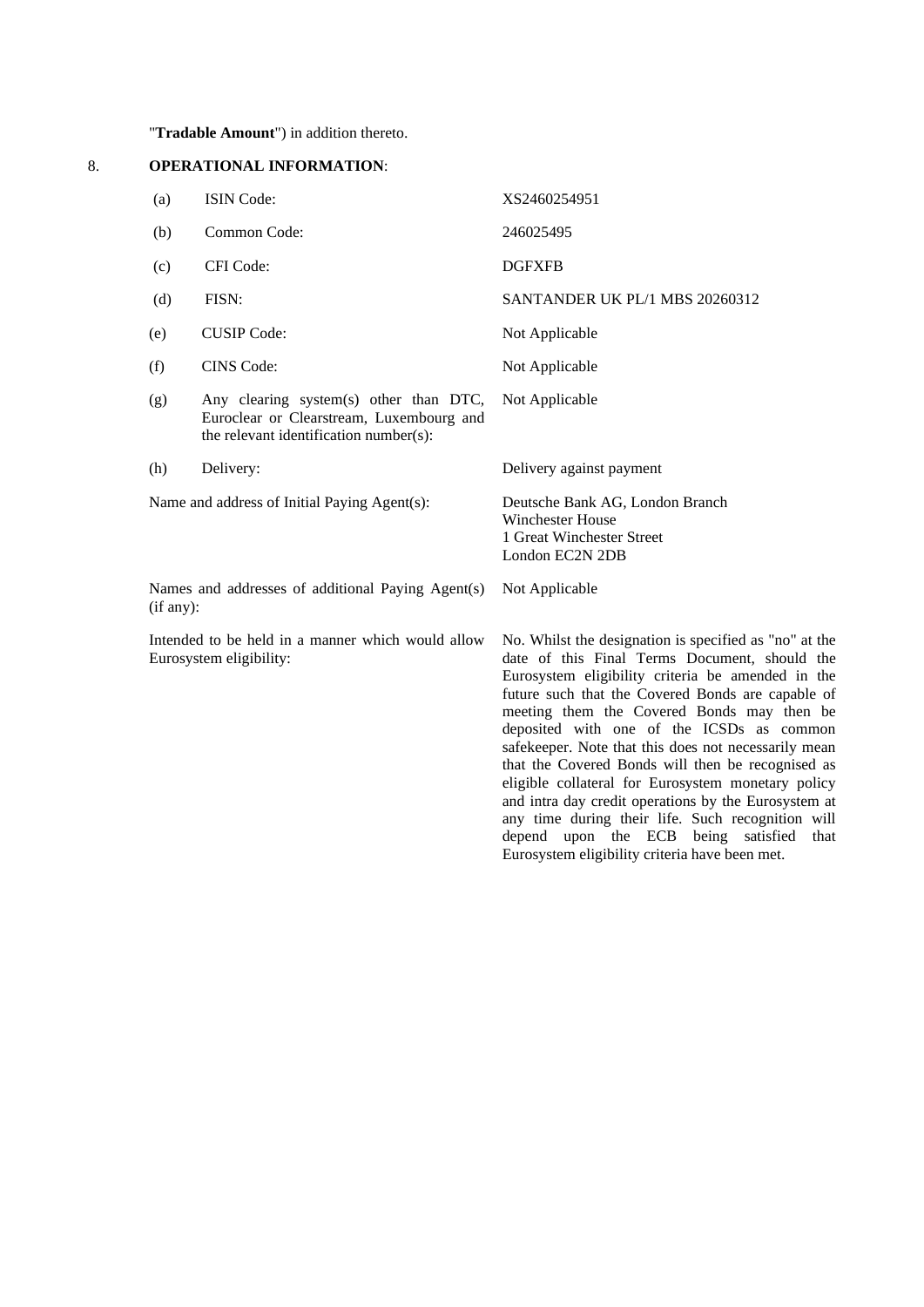Signed on behalf of the Issuer: